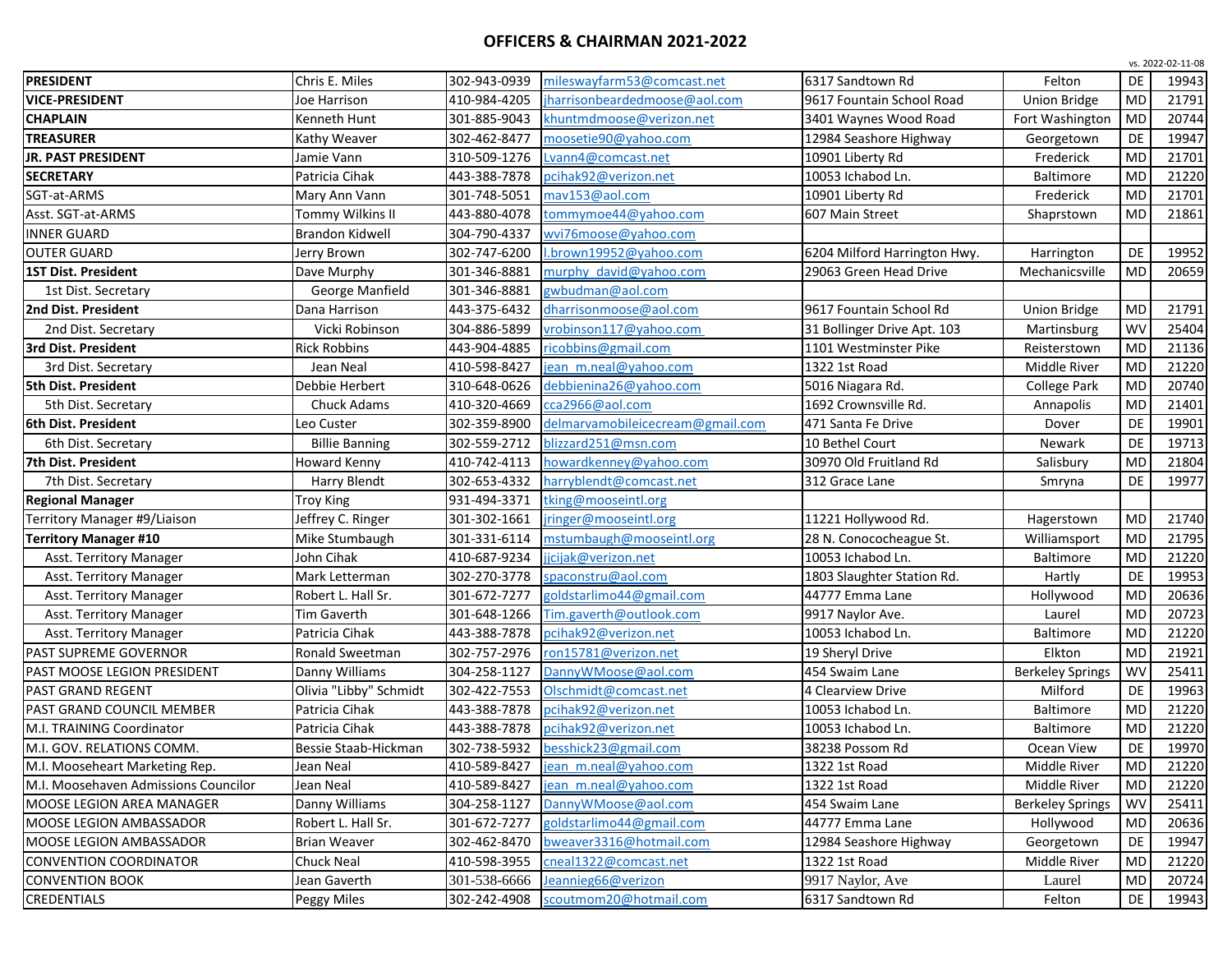| <b>CREDENTIALS Co-Chair</b>          | <b>Arthur Pruitt</b>     |              |                                    |                        |                         |            |       |
|--------------------------------------|--------------------------|--------------|------------------------------------|------------------------|-------------------------|------------|-------|
| POWER POINT                          | <b>Timothy McElwain</b>  | 443-955-3336 | moosefit@aol.com                   | 307 Brick Church Rd.   | Davidsonville           | <b>MD</b>  | 21036 |
| <b>ENDOWMENT</b>                     | John J. Johnston         | 301-904-1945 | johnjohnson@md.metrocast.net       | 22541 Bull road        | Leonardtown             | <b>MD</b>  | 20650 |
| MEMBERSHIP & RETENTION MD            | Mary Ann Vann            | 301-748-5051 | mav153@aol.com                     | 10901 Liberty Rd       | Frederick               | <b>MD</b>  | 21701 |
| <b>MEMBERSHIP &amp; RETENTION DE</b> | <b>Brian Weaver</b>      | 302-462-8470 | bweaver3316@hotmail.com            | 12984 Seashore Highway | Georgetown              | DE         | 19947 |
| HEART OF THE COMMUNITY               | Susan Korwek             | 302-217-2746 | korweekr22@gmail.com               |                        |                         |            |       |
| HEART OF THE COMMUNITY               | Mary Ann Vann            | 301-748-5051 | mav153@aol.com                     | 10901 Liberty Rd       | Frederick               | <b>MD</b>  | 21701 |
| <b>SAFE SURFIN Coordinator</b>       | David Taylor             | 443-991-3773 | dctaylorsr55@gmail.com             | 2030 Armco Way         | Dundalk                 | <b>MD</b>  | 21222 |
| SAFE SURFIN Co-Coordinator           | Paul Sojka               | 410-292-4068 | psojk@verizon.net                  | 2710 Gray Manor Ct.    | Baltimore               | <b>MD</b>  | 21222 |
| <b>SAFE SURFIN Co-Coordinator</b>    | Sarah Lentz              | 443-842-1869 | sportysarah@comcast.net            | 621 Aldworth Road      | Dundalk                 | <b>MD</b>  | 21122 |
| PILGRIM CHAIRMAN                     | <b>Brian Weaver</b>      | 302-462-8472 | bweaver3316@hotmail.com            | 12986 Seashore Highway | Georgetown              | DE         | 19949 |
| PILGRIM SURV. FUND                   | Bill Trice, III          | 302-337-8823 | billtrice@comcast.net              | 10662 Redden Rd        | Bridgeville             | DE         | 19933 |
| FELLOWSHIP CONFERERRAL DIR.          | <b>Brian Weaver</b>      | 302-462-8470 | bweaver3316@hotmail.com            | 12984 Seashore Highway | Georgetown              | <b>DE</b>  | 19947 |
| <b>ARROW HEAD</b>                    | Ron Thomsen              | 202-374-6601 | rthom16120@verizon.net             |                        |                         |            |       |
| RISK/LOSS PREENTION                  | <b>Timothy McElwain</b>  | 443-955-3335 | moosefit@aol.com                   | 306 Brick Church Rd.   | Davidsonville           | <b>MD</b>  | 21035 |
| EZ Child I.D. Chairman               | Sarah Lentz              | 443-842-1869 | sportysarah@comcast.net            | 621 Aldworth Road      | Dundalk                 | <b>MD</b>  | 21122 |
| <b>Ritual Committee</b>              | John Cihak               | 410-687-9234 | jicijak@verizon.net                | 10053 Ichabod Ln.      | Baltimore               | MD         | 21220 |
| <b>BOOSTER LIST/ADVERTISING</b>      | Robert C. Hall           | 301-659-3606 | robertchall@gmail.com              | 44777 Emma Lane        | Hollywood               | MD         | 20636 |
| MD-DE-DC HOUSE                       | Chuck Neal               | 410-598-3955 | cneal1322@comcast.net              | 1322 1st Road          | Middle River            | <b>MD</b>  | 21220 |
| SCHOLARSHIP FUND Chairman            | Leo Custer               | 302-359-8900 | delmarvamobileicecream@gmail.com   | 471 Santa Fe Drive     | Dover                   | DE         | 19901 |
| MOOSE CHARITIES Co-Chair             | Danny Williams           | 304-258-1127 | DannyWMoose@aol.com                | 454 Swaim Lane         | <b>Berkeley Springs</b> | <b>WV</b>  | 25411 |
| MOOSE CHARITIES Co-Chair             | Olivia "Libby" Schmidt   | 302-422-7553 | Olschmidt@comcast.net              | 4 Clearview Drive      | Milford                 | DE         | 19963 |
| <b>VALOR PROGRAM</b>                 | Debbie Herbert           | 301-648-0626 | Debbieherbert1262@yahoo.com        |                        |                         |            |       |
| YOUTH AWARENESS                      | Kenneth Hunt             | 301-885-9043 | khuntmdmoose@verizon.net           | 3401 Waynes Wood Road  | Fort Washington         | <b>MD</b>  | 20744 |
| MOOSE - TAG MD                       | Danny Williams           | 304-258-1127 | DannyWMoose@aol.com                | 454 Swaim Lane         | <b>Berkeley Springs</b> | WV         | 25411 |
| MOOSE - TAG DE                       | Jerry N. Hayman Sr.      | 302-423-2528 | jerry.hayman@comcast.net           | 16 Short St.           | Harrington              | DE         | 19952 |
| RESOL, RULES & ORDER                 | Tim Gaverth              | 301-648-1266 | Tim.gaverth@outlook.com            | 9917 Naylor Ave.       | Laurel                  | <b>MD</b>  | 20723 |
| <b>BY-LAWS</b>                       | John Cihak               | 410-687-9234 | jjcijak@verizon.net                | 10053 Ichabod Ln.      | <b>Baltimore</b>        | <b>MD</b>  | 21220 |
| <b>BLOOD BANK</b>                    | Joan Pruitt              | 301-806-9532 | unlimitedser@aol.com               |                        |                         |            |       |
| <b>BLOOD BANK Co-Chair</b>           | Jerry N. Hayman Sr.      | 302-423-2528 | jerry.hayman@comcast.net           | 16 Short St.           | Harrington              | DE         | 19952 |
| <b>BUDGET &amp; AUDIT</b>            | Stanley Windsor Sr.      | 410-596-2504 | loom1381@verizon.net               | 302 Buena Vista Rd.    | Westminster             | <b>MD</b>  | 21157 |
| <b>BUDGET &amp; AUDIT</b>            | <b>Chuck Adams</b>       | 410-320-4669 | cca2966@aol.com                    |                        |                         |            |       |
| GOV. RELATIONS Co-Chair MD           | Thomas F. Bowman         | 410-939-2191 | thomasb1@comcast.net               | 823 So. Washington St. | Havre de Grace          | <b>MD</b>  | 21078 |
| <b>GOV. RELATIONS Co-Chair DE</b>    | Jim Loftland             | 302-943-3083 | lodge2316@mooseunits.org           | 18919 Loftland Lane    | Milford                 | DE         | 19963 |
| MEMBERSHIP APPRECIATION              | Tim Gaverth              | 301-648-1266 | Tim.gaverth@outlook.com            |                        |                         |            |       |
| <b>SPORTS</b>                        | <b>Billy Hildenbrand</b> | 301-748-2077 |                                    |                        |                         |            |       |
| <b>WEBMASTER</b>                     | Frank J. Courtney        |              | 301-655-9742 webmaster@mdmoose.org | 8113 Hartford Ave.     | <b>Silver Spring</b>    | ${\sf MD}$ | 20910 |
| <b>ELECTION BOARD</b>                | Stanley Windsor Sr.      | 410-596-2504 | loom1381@verizon.net               | 302 Buena Vista Rd.    | Westminster             | MD         | 21157 |
| <b>ELECTION BOARD</b>                | Bill Trice, III          | 302-337-8823 | billtrice@comcast.net              | 10662 Redden Rd        | <b>Bridgeville</b>      | DE         | 19933 |
| <b>ELECTION BOARD</b>                | Robert B. Lawson Jr.     | 301-661-9062 | w.vrs26@verizon.net                | 11818 Huggins Dr.      | <b>Silver Spring</b>    | MD         | 20902 |
| <b>ELECTION BOARD</b>                | John Cihak               | 410-687-9234 | jicijak@verizon.net                | 10053 Ichabod Ln.      | Baltimore               | MD         | 21220 |
| <b>ELECTION BOARD</b>                | Thomas F. Bowman         | 410-939-2191 | thomasb1@comcast.net               | 823 So. Washington St. | Havre de Grace          | MD         | 21078 |
| PAST PRESIDENT & Ele. Board          | Frank J. Courtney        | 301-655-9742 | webmaster@mdmoose.org              | 8113 Hartford Ave.     | Silver Spring           | MD         | 20910 |
| PAST PRESIDENT & Ele. Board          | Willie Sampson           | 443-871-4081 | sampson50@verizon.net              | 68 Silopanna Road      | Annapolis               | MD         | 21403 |
| PAST PRESIDENT & Ele. Board          | Robert L. Hall Sr.       | 301-672-7277 | goldstarlimo44@gmail.com           | 44777 Emma Lane        | Hollywood               | MD         | 20636 |
| PAST PRESIDENT & Ele. Board          | Chuck Neal               | 410-598-3955 | cneal1322@comcast.net              | 1322 1st Road          | Middle River            | MD         | 21220 |